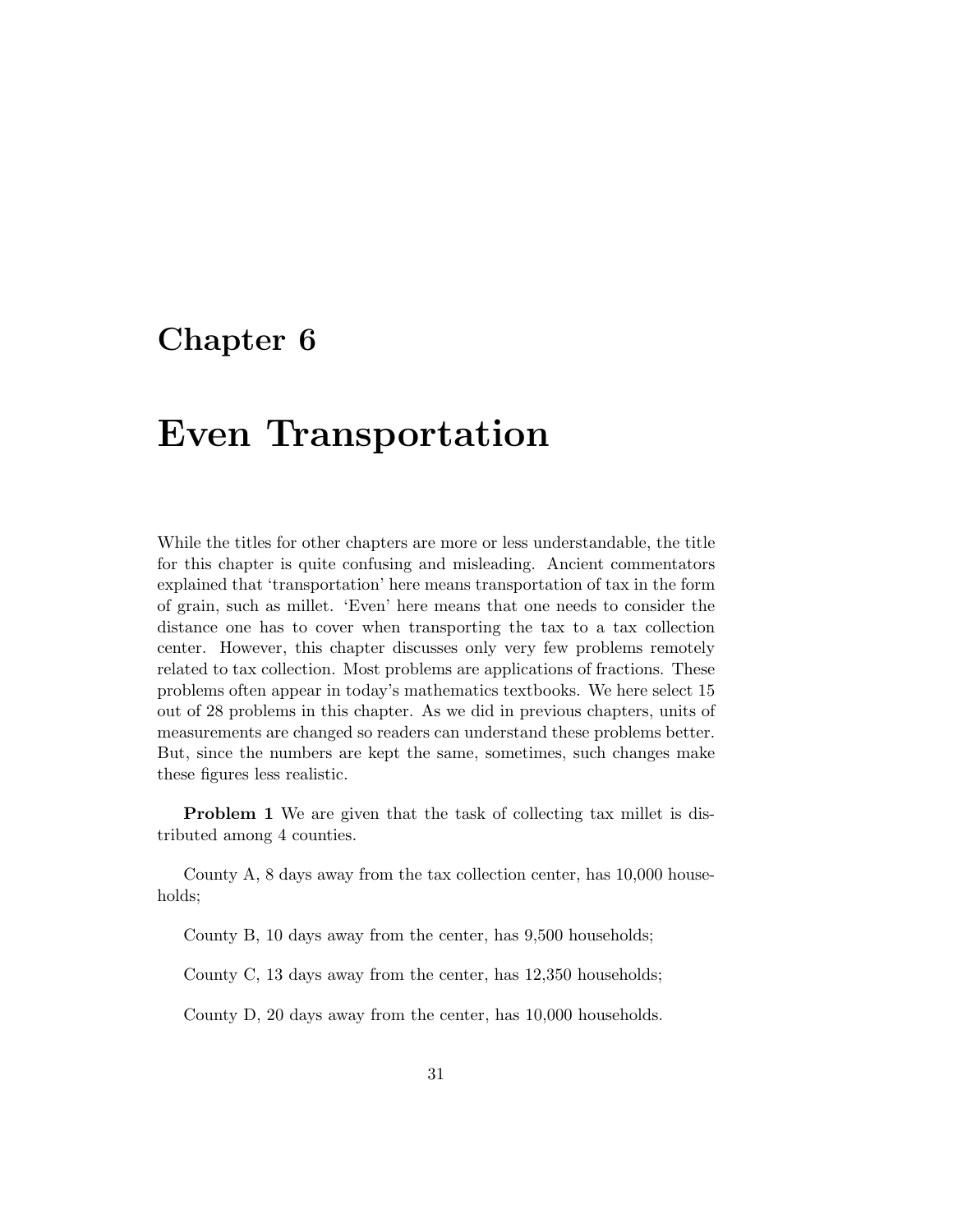The total tax millet to be collected is 250,000 bushels. Assume that the tax collected should be proportional to the number of households in each county and inversely proportional to the distance from the tax center. How much each county should pay? If 10,000 carts are used to transport the tax millet and each cart can load 25 bushels. How many carts should be sent to each county to collect them? Find solutions in integers only.

Ans: County A, 83 100 bushels, 3324 carts; County B, 63 175 bushels, 2527 carts; County C, 63,175 bushels, 2527 carts; County D, 40 550 bushels, 1622 carts;

The next problem explains why households far away from the tax collecting center should pay less: the tax millet is, perhaps, transported to the center by farmers themselves. This was the case in the countryside where I was living in China during the 1970s. The tax rice or wheat were shipped to the tax collecting center by farmers using boats.

**Problem 2.** The tax collecting center is in County A, which has  $20,520$ households and where millet costs 20 dollars a bushel. Transportation cost is negligible.

County B, 200 miles away from the center, has 12,312 households and millet costs 10 dollars a bushel;

County C, 150 miles away from the center, has 7,182 households and millet costs 12 dollars a bushel;

County D, 250 miles away from the center, has 13,338 households and millet costs 17 dollars a bushel;

County E, 150 miles away from the center, has 5,130 households and millet costs 13 dollars a bushel.

The total tax to be collected is 10,000 bushels. A cart with capacity of 25 bushels costs 1 dollar per mile in transportation. Assume the payment by each household is the same in cash and labor. Find how much millet should each county pay.

*Ans:*  $A: 3571\frac{517}{2873}$ ;  $B: 2380\frac{2260}{2873}$ ;  $C: 1388\frac{2276}{2873}$ ;  $D: 1719\frac{1313}{2873}$ ;  $E: 939\frac{2253}{2873}$ .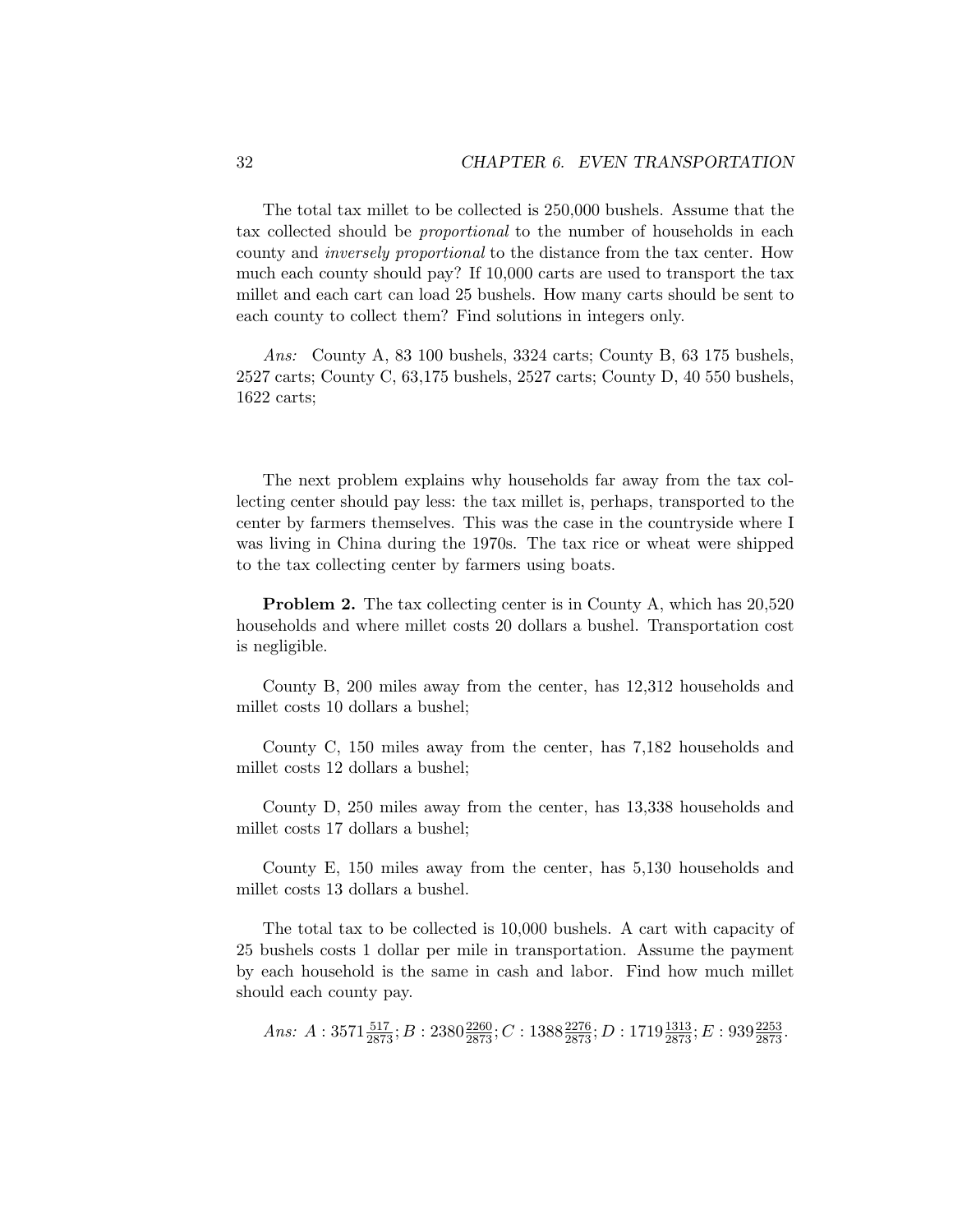**Problem 3.** Someone transports agricultural supplies from one place to another. An unloaded cart travels 70 miles a day and a loaded one travels 50 miles a day. This person makes 3 round trips in 5 days, how far is the distance between the two locations. (One needs to assume that one way is loaded and the other unloaded.)

**Problem 4.** A fast walker covers 100 yards, while a slow walker covers 60 yards. Assume that the latter goes 100 yards ahead of the former, who catches up with him. In how many yards will the two come abreast?

**Problem 5.** A slow walker goes ahead 10 miles. A fast walker, after pursuing 100 miles, is now ahead of the slow walker by 20 miles. In how many miles, does the fast walker catch up with the slow walker?

**Problem 6.** A hare runs 100 meters ahead. A hound, after pursuing 250 meters, is still 30 meters behind the hare. If the hound keeps pursuing, in how many more meters, will it catch up with the hare?

**Problem 7.** A person, carrying 12 pounds of gold through a pass, pays a tax of 10%. The pass takes away 2 pounds and gives back 5000 coins in return. Find, what is the price (in coins) of gold per pound?

**Problem 8.** A guest on horseback rides 300 miles a day. The guest left at day break and forgot his clothes. When the host discovered it, 1/3 day had just passed. The host started to chase the guest. As soon as he caught up with the guest, he gave back the clothes and turned back home. When he arrived home, 3/4 day had just passed. Assume neither the guest nor the host had stopped on the way. Find how far the host can go in a day.

**Problem 9.** Assume a cone-shaped lighthouse has 5 stories. The heights of 5 stories are in arithmetic progression. The bottom story is 40 feet and the top story is 20 feet. Find the heights of other stories.

**Problem 10.** 5 persons are to share 5 coins. The sum of the two greater shares is equal to that of the three smaller shares. Assume the shares are in arithmetic progression. How much does each get?

**Problem 11.** A wild duck flies from the south sea to the north sea in 7 days. A wild goose flies from the north sea to the south see in 9 days. Assume the two birds start at the same moment. When will they meet?